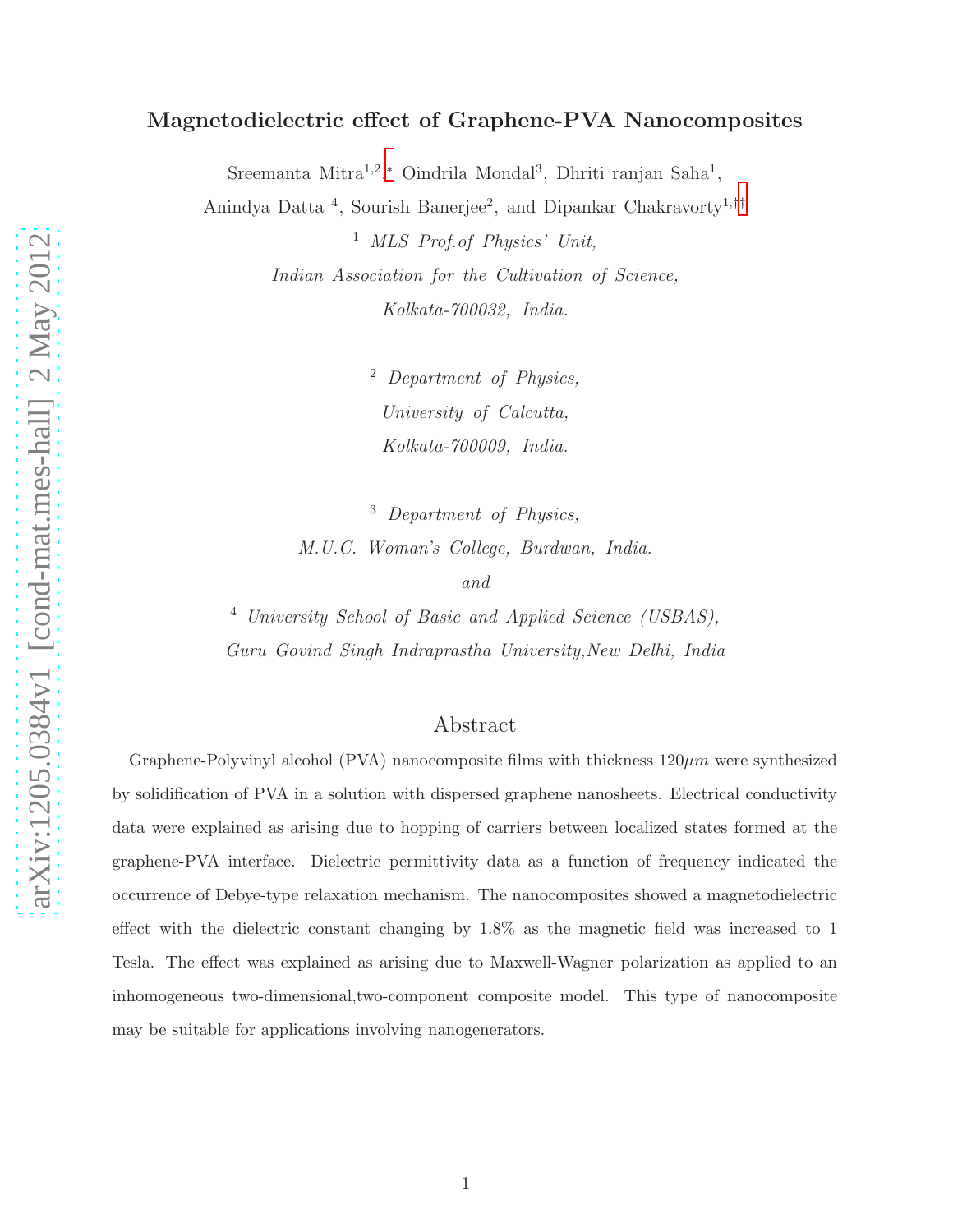# I. INTRODUCTION

Graphene has been at the forefront of nanomaterials research in recent times<sup>[1](#page-10-2)[,2](#page-10-3)</sup>. Apart from devising simpler and more efficient ways of synthesizing graphene sheets $3-8$  $3-8$ , theoretical work has progressed at a fast pace to explain the intriguing electronic properties of graphene $9-15$  $9-15$ . The elucidation of quantum transport mechanism in graphene will have a strong bearing on the design of graphene based nanoscale devices. A number of investigations have been reported regarding synthesis of composites incorporating graphene sheets. Transparent and electrically conducting graphene-silica composites have been prepared and characterized<sup>[16](#page-11-3)</sup>. Polystyrene-graphene composites formed via complete exfoliation of graphite and dispersion of resultant graphene sheets in the polymer have shown a very low percolation threshold for room temperature conductivity<sup>[17](#page-11-4)</sup>. Graphene-metal particle nanocomposites have been synthesized by first adsorbing metal particles on graphene oxide sheets which are then catalytically reduced to graphene<sup>[18](#page-11-5)</sup>. An interesting development is the method of chemical storage of hydrogen in a few-layer graphene structure<sup>[19](#page-11-6)</sup>. Graphene-Polyaniline nanocomposites have been used for hydrogen gas sensing<sup>[20](#page-11-7)</sup>.

Our objective was to investigate the electrical properties of a composite consisting of graphene sheets dispersed in a polymer matrix. Apart from the conduction mechanism we wanted to explore the possibility of inducing magnetodielectric effect in these materials because of inhomogeneous conductor microstructure within them. It was indeed possible to obtain such behaviour. The details are reported in this paper.

#### II. EXPERIMENTAL

The graphene-PVA nanocomposite was synthesized by a simple chemical polymerization method. Primarily, graphene nanosheets were prepared by the chemical reduction and exfoliation of graphite oxide. The graphite oxide (GO) was prepared from high purity graphite flakes (as obtained from LOBACHEMIE) using modified Hummers' method<sup>[21](#page-11-8)[,22](#page-12-0)</sup>. In brief, 2gm of powdered flake graphite was added to a mixture of 50ml concentrated sulfuric acid (98%, as obtained from E-Merck) 2gm  $NaNO_3$  and 6gm  $KMnO_4$ . The ingredients were mixed in a beaker that had been cooled to 273K in an ice-bath. After removing the ice-bath the temperature of the suspension was brought to room temperature under constant stirring.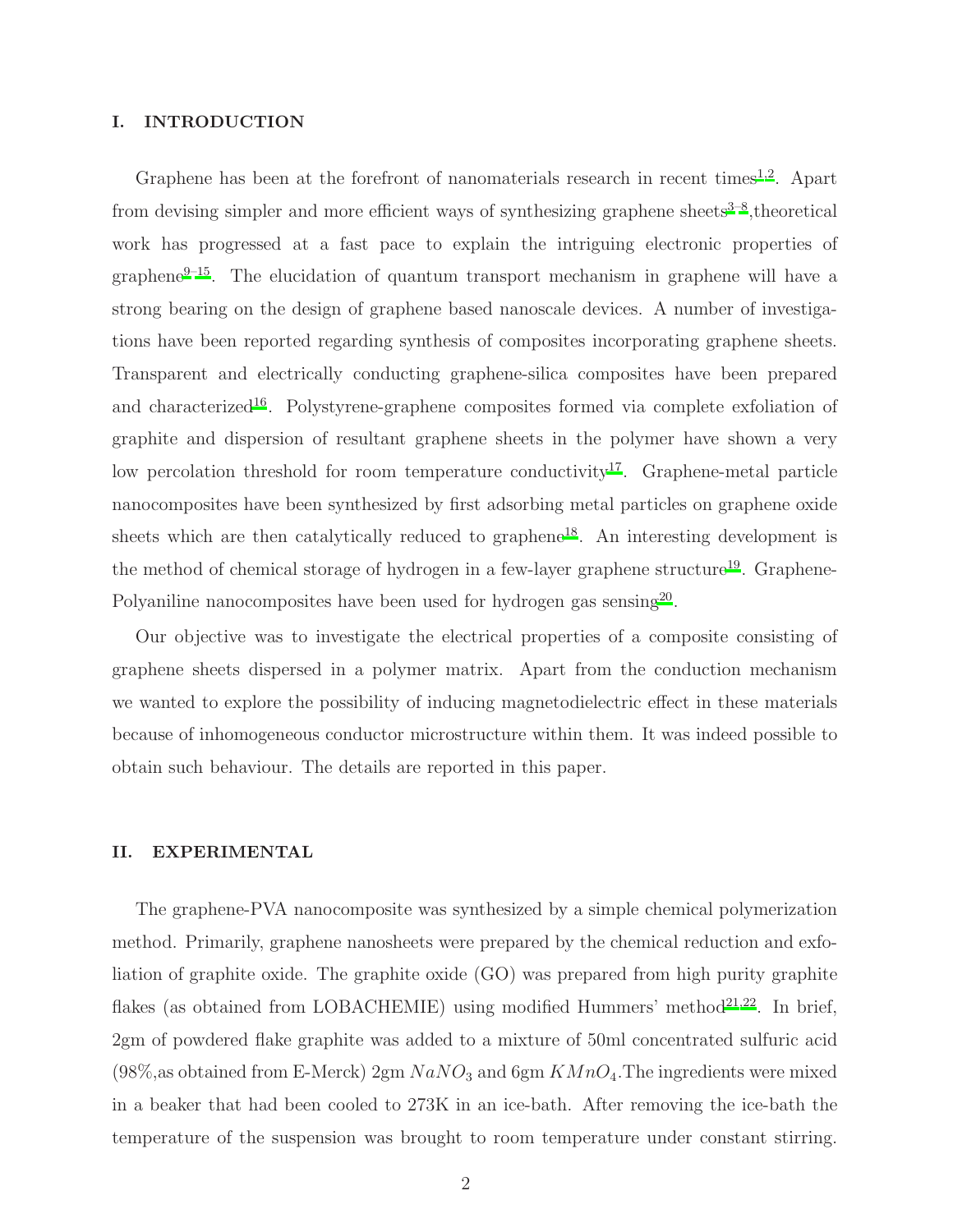After 3 hrs,300ml distilled water and 5ml hydrogen peroxide( $H_2O_2$ ) were added to the thick mixture under stirring. Finally, the suspension was filtered,resulting in a yelloish brown cake. This was washed with 1:10 HCl solution inorder to remove unwanted metal ions<sup>[23](#page-12-1)</sup>. The washed product was then collected and dried in an air oven at 333K. Graphene (or more suitably reduced graphene oxide) was prepared by usual chemical reduction technique<sup>[24](#page-12-2)</sup>. 0.01gm GO powder was uniformly dispersed in 10 ml water and 6 ml hydrazine hydrate was added. The pH of the mixture was kept at  $\sim$  10 by adding ammonia solution. The mixture was stirred thoroughly at room temperature for 3 hrs to remove the oxygen functionality of the graphite oxide.

0.909 gm of poly-vinyl alcohol (PVA) powder (as obtained from S-d fine-Chem Pvt.Ltd.) was dissolved in 15 ml water and stirred at 333K for 3hrs. to form a homogeneous polymer solution. The elevated temperature was needed as PVA does not dissolve in water at room temperature (300K). It may be noted therefore that the preparation entailed 1% GO and 99% of PVA (by weight) as precursors. 3 ml of dispersed graphene was mixed with 10 ml PVA solution and stirred for 4 hrs. to form a homogeneous mixture. The mixture was then cast on a teflon petri-dish at ordinary atmosphere. After solidification, graphene-PVA nanocomposite film was obtained. To characterize the prepared graphene, the sample was mounted on transmission electron microscope (JEOL 2010, operated at 200 kV). Fourier Transform Infrared spectroscopy studies of both the GO and pristine graphene samples were carried out using FTIR8400S spectrometer. For electrical measurements,silver electrodes (silver paint supplied by M/S Acheson Colloiden, B.V. The Netherlands) were applied on both the faces of a piece of graphene-PVA nanocomposite film. For dc electrical resistivity measurement Keithley 617 electro meter was used,whereas, for dielectric and magnetodielectric coupling measurements, an Agilent E4890A precision LCR meter was used. In order to determine the change of dielectric constant with applied magnetic field (magnetodielectric coupling measurement) the orientation of magnetic field was kept perpendicular to the applied electric field. In this case magnetic field was generated by a large water cooled electromagnet supplied by M/S Control Systems & Devices, Mumbai,India. The schematic diagram of the experimental set-up has been shown in [1.](#page-3-0)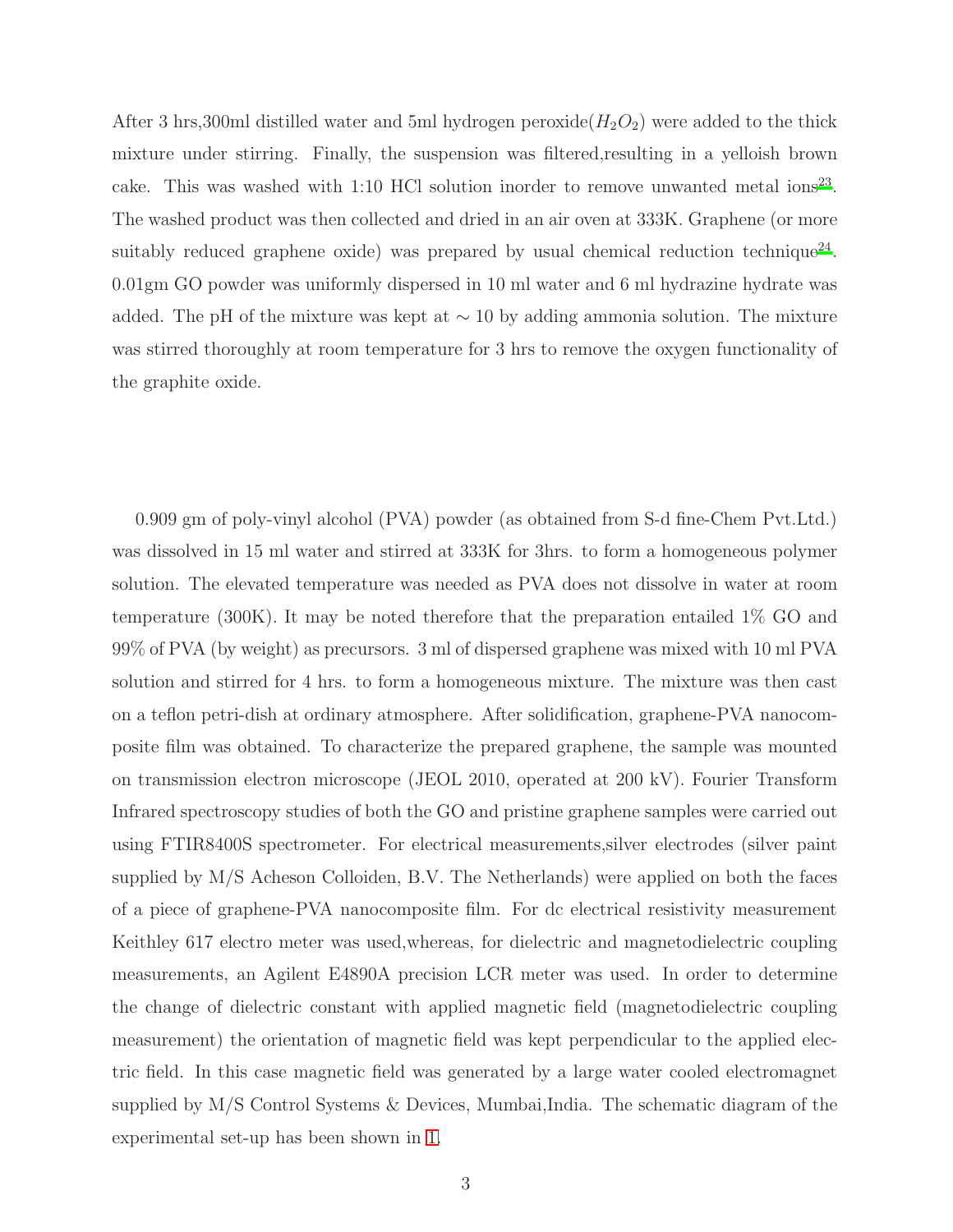

<span id="page-3-0"></span>FIG. 1. Schematic diagram of the experimental set-up for the magneto-dielectric experiment.

## III. RESULTS AND DISCUSSION

The FTIR (Fourier Transform Infrared Spectroscopy) spectra of both the graphite oxide (GO) and the graphene sample has been shown in [2.](#page-4-0) The spectrum for GO shows transmittance dips at 1390.65  $cm^{-1}$ ,1634.23  $cm^{-1}$  and 1725.14  $cm^{-1}$ , which correspond to deformation of  $O-H$  bond in water, stretching mode of carbon carbon double bond  $(C=C)$ and stretching mode of carbon oxygen double bond  $(C=O)$  respectively. On the other hand in the spectrum for chemically derived graphene the absence of any dip around 1725  $cm^{-1}$ establishes that the derived graphene samples are free from the oxygen functionality present in GO.

Figure 3(a) shows the low magnification transmission electron micrograph of the graphene sheet showing the morphology. The folded edge signifies that the sheet is very thin as expected, probably 4-5 layers of graphene. The selected area electron diffraction pattern of the graphene sheet is shown in the inset of figure  $3(a)$ . The high resolution transmission electron micrograph of graphene sheet showing the lattice planes, has been shown in figure 3(b). It should be evident that the lattice pattern is hexagonal in nature ,which is further substantiated by the fast fourier transform (FFT) of the image, shown as inset in figure 3(b).

The variation of logarithm of dc resistivity as a function of  $T^{-1}$  for the graphene-PVA nanocomposite film has been shown in [4.](#page-5-0) The silver electroded film has a thickness and area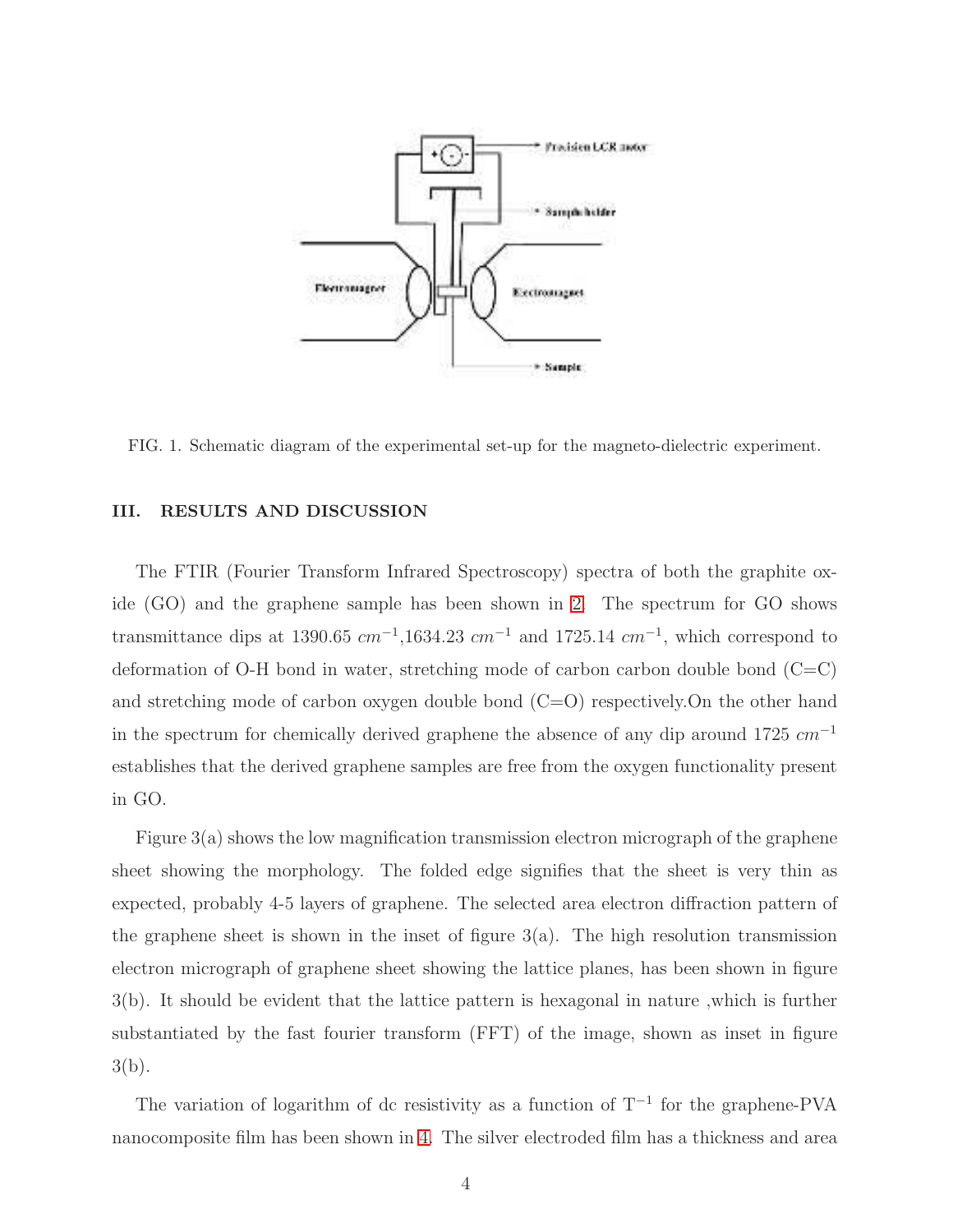

<span id="page-4-0"></span>FIG. 2. (Color online) FTIR spectrograph of both GO and chemically derived graphene.



FIG. 3. (a)A folded edge graphene sheet, (inset)Selected area electron diffraction pattern of (a),(b)High resolution electron micrograph,(inset)FFT image of (b).

of cross-section ( $\sim 0.015$ *cm* and  $0.12$ *cm*<sup>2</sup>) respectively.

From the slope of this Arrhenius plot we calculate a value of activation energy using

$$
\rho = \rho_o \exp\left(\phi / k_B T\right) \tag{1}
$$

where,  $\phi$  is the activation energy which comes out to be 0.38 eV.

The points shown in figure are the experimental points and the solid line represents the least square fitted curve.

We argue that the edges of the graphene sheets form localised states in the amorphous PVA medium and the conduction mechanism is governed by hopping of the carriers near the Fermi level between these localised states $^{25}$  $^{25}$  $^{25}$ . The variation of the ac conductivity of the nanocomposite as a function of the angular frequency at 304K is shown in [5.](#page-6-0) We have used the formula derived by Davis and Mott, $^{25}$  $^{25}$  $^{25}$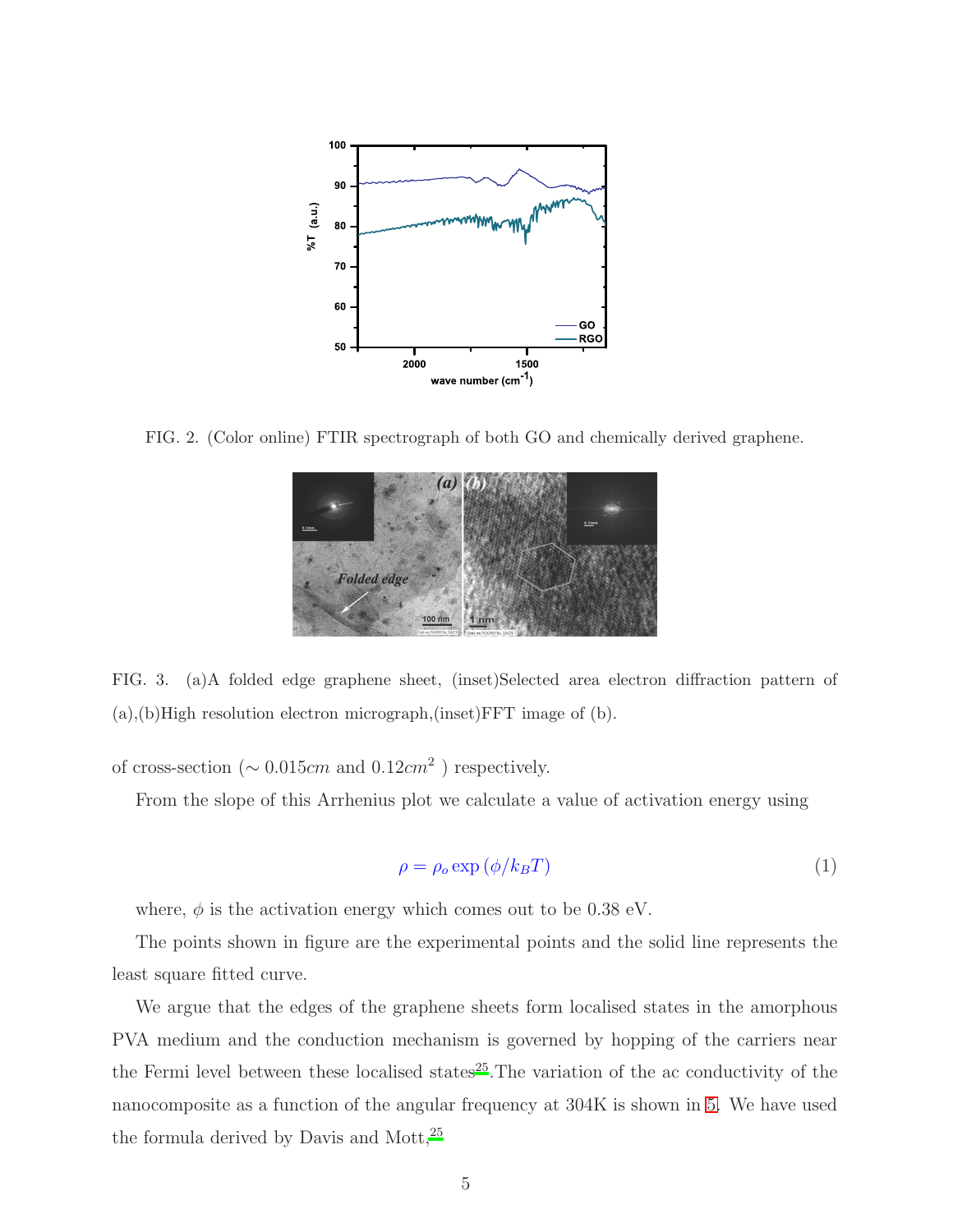

<span id="page-5-0"></span>FIG. 4. (Color online) Variation of logarithm of resistivity with  $T^{-1}$  for the nanocomposite.

$$
\sigma(\omega) = \frac{\pi}{3} [N(E_F)]^2 k_B T e^2 \alpha^{-5} \omega [ln(\frac{1}{\omega \tau_o})]^4
$$
\n(2)

where  $\sigma(\omega)$  is the conductivity for the angular frequency  $\omega$ ,  $N(E_F)$  is the density of states in the vicinity of Fermi level,  $k_B$  is Boltzmann constant, T is temperature, e is the electronic charge,  $\alpha$  is the localization constant and  $\tau_o$  is the inverse of phonon fre-quency. The experimental data in [5](#page-6-0) were least-square fitted to eq.2 using  $N(E_F)$ ,  $\tau_o$ , and  $\alpha^{-1}$  as parameters. The theoretically fitted curve is shown in [5.](#page-6-0) The values extracted are  $N(E_F)=1.0\times10^{23}eV^{-1}cc^{-1}$ , $\tau_o=1.0\times10^{-11}$  sec, and  $\alpha^{-1}=72$  A<sup>o</sup>. These values are similar to those reported for various chalcogenide glasses<sup>[25](#page-12-3)</sup>.

The dielectric permittivity of the nanocomposite film was measured and we have delineated the real and imaginary components of the same. The variation of real  $(\epsilon')$  and imaginary  $(\epsilon'')$  parts of the dielectric permittivity with the frequency, measured at different temperatures is shown in figures 6 and 7 respectively. It can be seen that the real part  $(\epsilon')$  decreases from a constant high value as the frequency is increased and on the contrary, the imaginary part  $(\epsilon'')$  shows a Debye-like relaxation peak<sup>[26](#page-12-4)</sup>, which shifts towards the higher frequency side as the temperature is increased. The graphene-PVA nanocomposite film shows dielectric dispersion, which is evident from the Cole-Cole diagram<sup>[27](#page-12-5)</sup> shown in [8.](#page-7-0) The semi-circle in the Cole-Cole plot characterizes the dielectric data. The dielectric data can be explained on the basis of an inhomogeneous dielectric having laminar structure with different values of dielectric permittivity and electrical conductivity. It was shown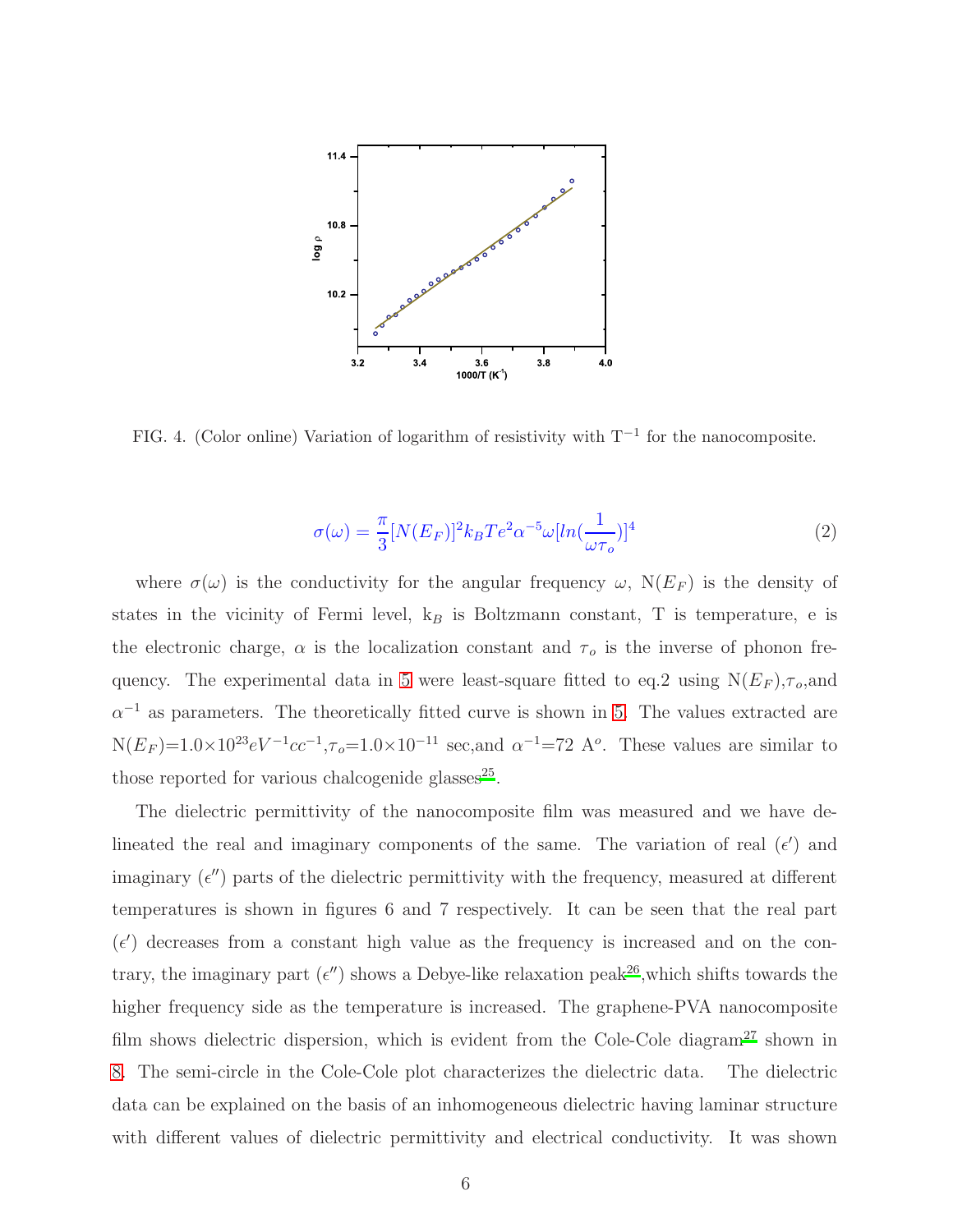

<span id="page-6-0"></span>FIG. 5. (Color online)Variation of the ac conductivity( $\sigma(\omega)$ ) of the nanocomposite as a function of the angular frequency( $\omega$ ) at 304K.



FIG. 6. (Color online) Variation of real part of the dielectric permittivity  $(\epsilon')$  of the nanocomposite as a function of the frequency at different temperatures.

previously, such systems exhibited dielectric dispersion with a single relaxation time $^{27,28}$  $^{27,28}$  $^{27,28}$  $^{27,28}$ which is evident from the Cole-Cole diagram. In the present case, the laminae consist of two-dimensional graphene sheets acting as conducting layer surrounded by the insulating PVA. The analysis of the dielectric data signifies that the graphene-PVA nanocomposite is electrically inhomogeneous.

From [7](#page-7-1) the values of the relaxation times  $\tau$  corresponding to the maximum values of  $(\epsilon'')$ at different temperatures were found out and the results are plotted in [9](#page-8-0) as a function of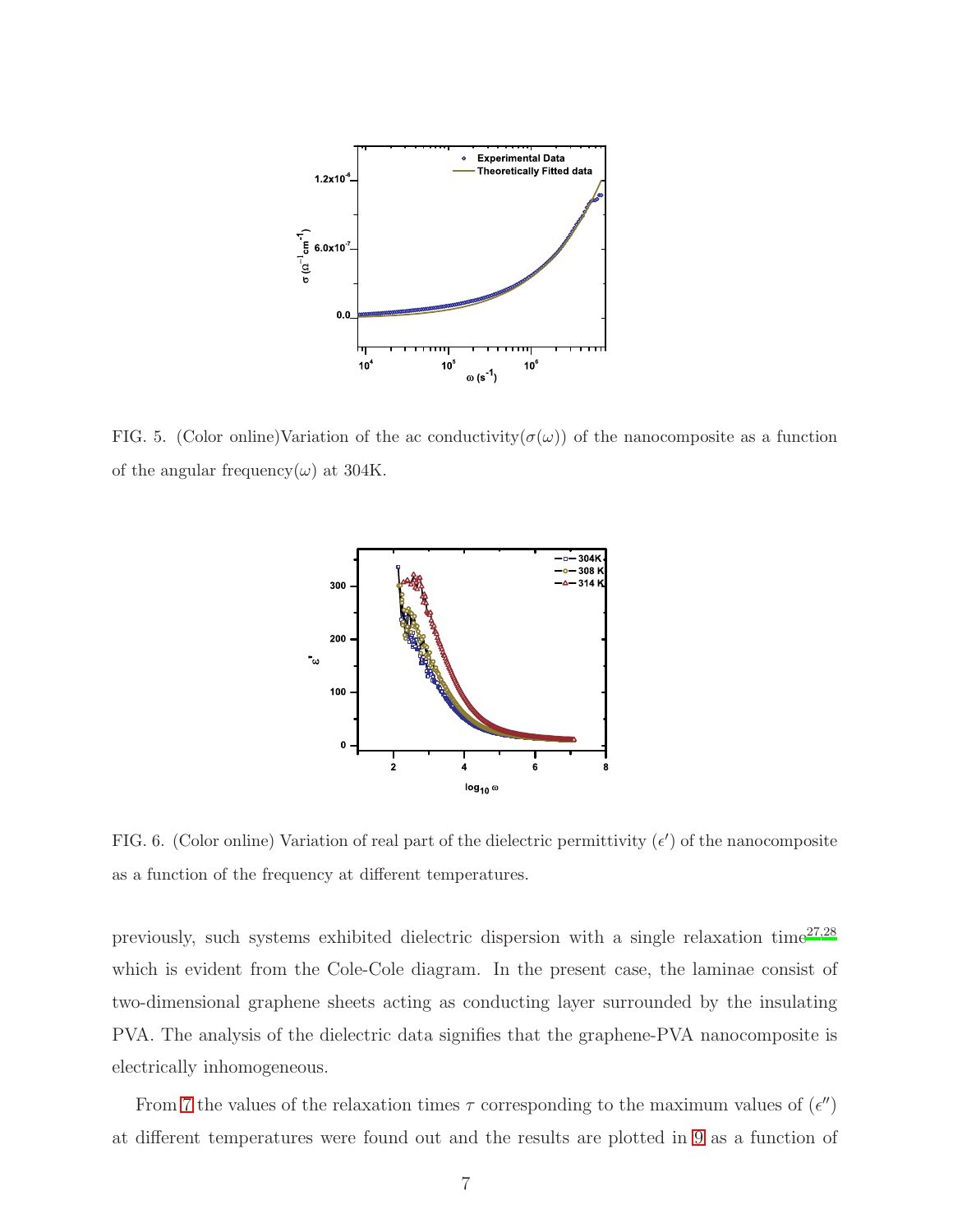

<span id="page-7-1"></span>FIG. 7. (Color online) Variation of imaginary part of the dielectric permittivity  $(\epsilon'')$  of the nanocomposite with the frequency at different temperatures.



<span id="page-7-0"></span>FIG. 8. (Color online) Cole-Cole diagram of the nanocomposite measured at 308 K.

 $T^{-1}$ . The activation energy of the relaxation process was estimated according to<sup>[29](#page-12-7)</sup>

$$
\tau = \tau_o \exp\left(E_m / k_B T\right) \tag{3}
$$

where  $E_m$  is the activation energy for the relaxation process and T is absolute temperature. From the slope of the straight line the value of the activation energy of 1.29 eV was extracted.

Our system resembles an ideal Maxwell-Wagner dielectric, for which we have investigated a possible magnetodielectric effect. This work has been motivated by a recent theoretical work<sup>[30](#page-12-8)</sup>. We had earlier reported this effect in case of nickel nanosheets embedded within the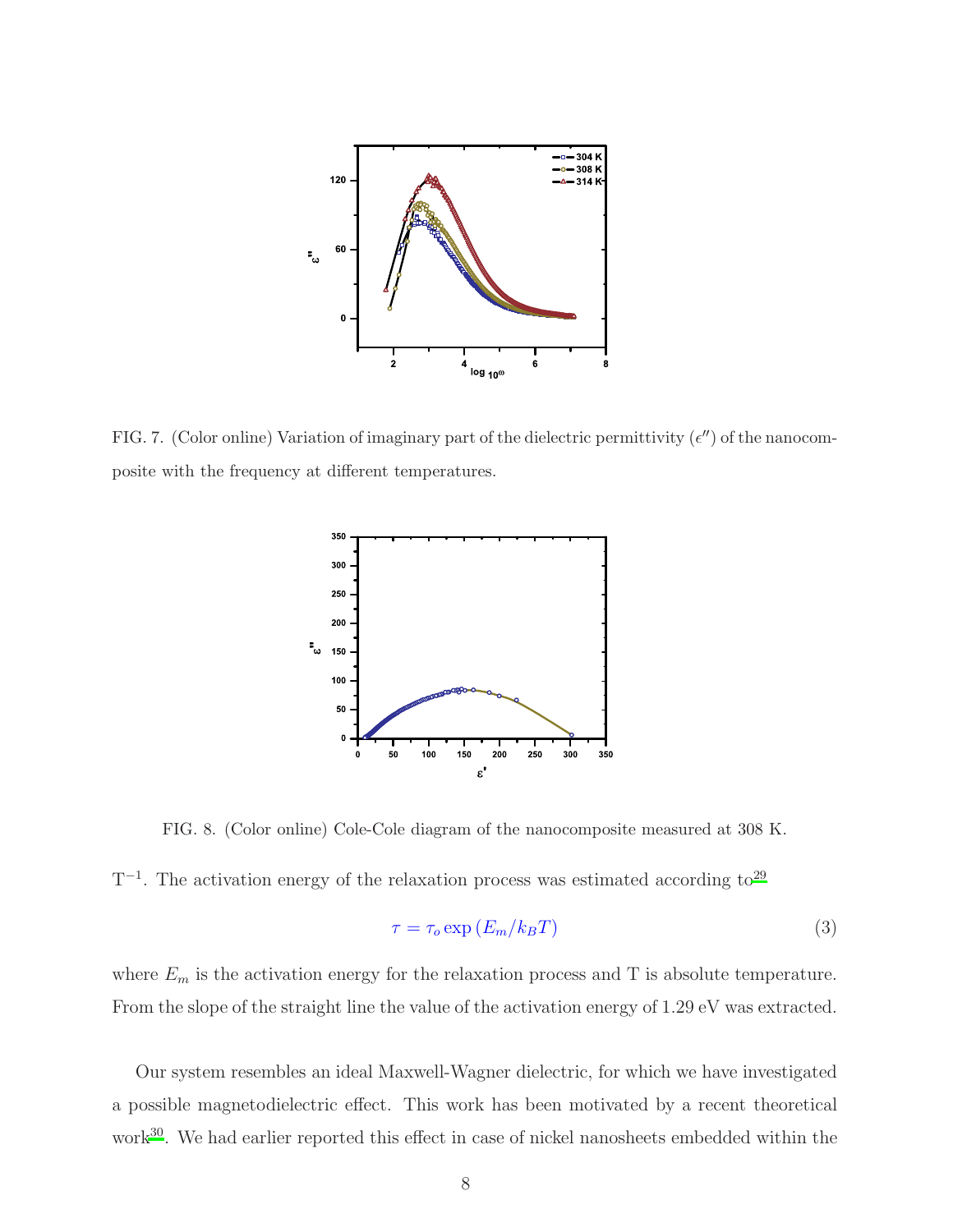

<span id="page-8-0"></span>FIG. 9. (Color online) Arrhenius plot of relaxation times versus 1/T and the respective linear fit for the composite.

crystal channels of Na-4 mica $31$ . This is essentially an interface effect, in which the space charges accumulate at the interface of the conducting and non conducting layers. This causes an effective dipole moment in the system, reflected in the corresponding dielectric constant of the nanocomposite. By the application of the magnetic field,the charges move perpendicular to both the electric and magnetic field directions. The movement of these charges, causes the lowering of the space charge density and the value of dielectric constant is decreased. The dielectric permittivity of an inhomogeneous medium consisting of a purely capacitive and a purely resistive region connected in series, under magnetic field has been given by,  $30$ 

$$
\epsilon_c(\omega) = \epsilon \frac{(1 + i\omega\gamma)}{\sqrt{i\omega\gamma[(1 + i\omega\gamma)^2 - (\omega\gamma\beta)^2]}}
$$
(4)

where  $\epsilon_c(\omega)$  is the effective dielectric permittivity,  $\omega$  is angular frequency of the applied electric field,  $\epsilon$  is the dielectric constant of the polymer matrix,  $\gamma = \epsilon \rho$ ,  $\rho$  is the resistivity of the graphene film, and  $\beta = \mu H$ ;  $\mu$  is the carrier mobility and H is the applied magnetic field. The variation of the real part of the dielectric permittivity of the nanocomposite film with the magnetic field has been shown in [10.](#page-9-0) As explained above,the dielectric constant decreases with the increase in magnetic field. We have fitted the experimental data with equation (4), for different frequencies of applied electric field,and the fitting looks satisfactory for all frequencies. In the calculation, we have used  $\rho = 10^{-6} \Omega - cm^1$  $\rho = 10^{-6} \Omega - cm^1$  $\rho = 10^{-6} \Omega - cm^1$  for graphene film and  $\epsilon = 2$  for PVA[32](#page-12-10). It is worthy to note that the dielectric constant of the composite decreases with the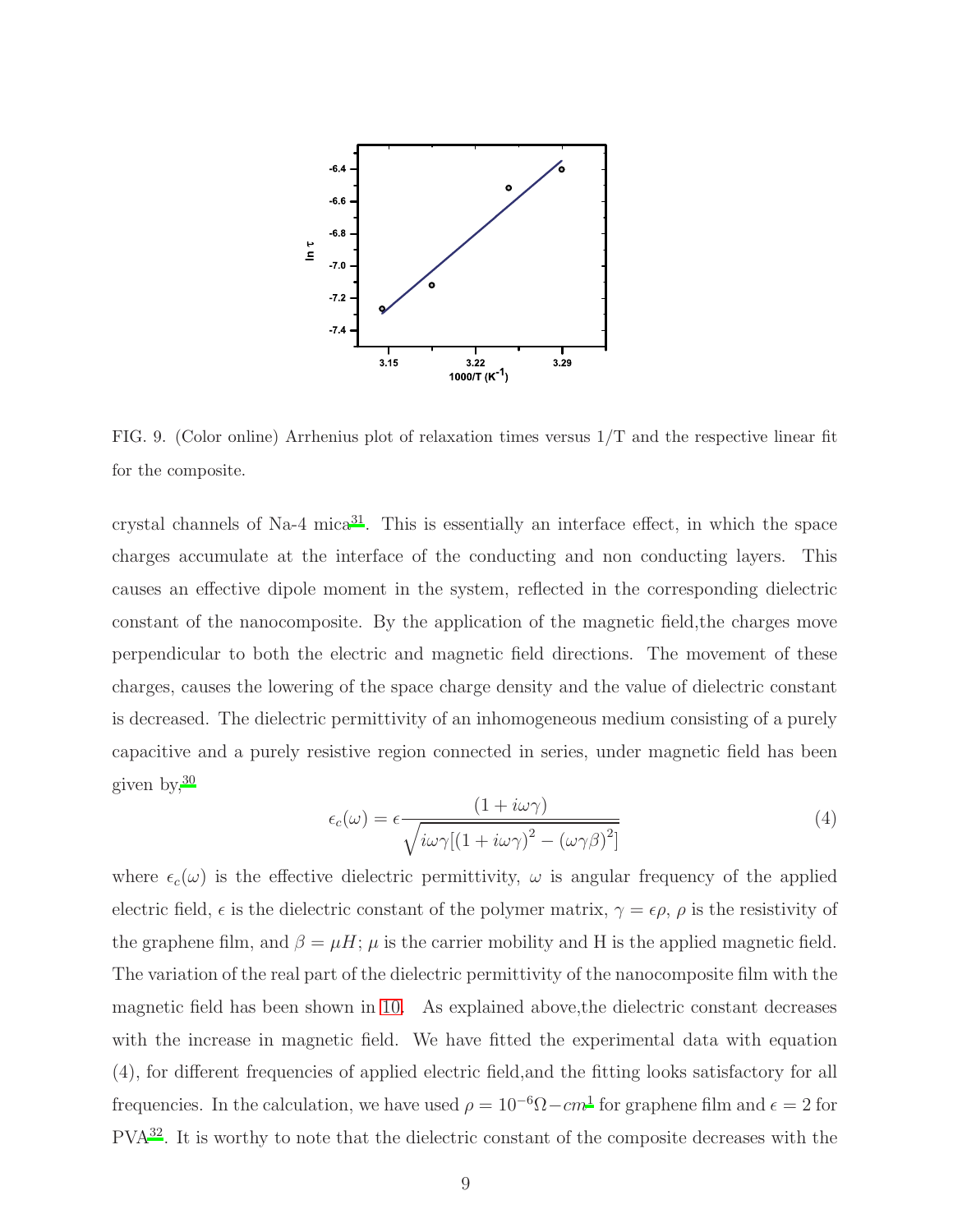

<span id="page-9-0"></span>FIG. 10. (Color online)Variation of the real part of dielectric permittivity  $(\epsilon')$  of the nanocomposite with magnetic field at different electric field frequencies.



<span id="page-9-1"></span>FIG. 11. (Color online)Variation of the imaginary part of dielectric permittivity  $(\epsilon'')$  of the nanocomposite with magnetic field at different electric field frequencies.

increasing frequencies,which is a characteristic feature of the Maxwell-Wagner polarization  $effect^{26}$  $effect^{26}$  $effect^{26}$ . The variation of the imaginary part of the dielectric constant with the magnetic field has also been shown in [11,](#page-9-1) and the solid line represents the theoretically fitted curve.

From the magnetic field dependence of the dielectric permittivity of this material one will be tempted to make use of it to probe magnetic field. However the effect is admittedly quite small for such an application to be feasible.Use as a magnetic sensor in nanocircuits could still be a possibility. On the other hand, such materials should be explored for making nano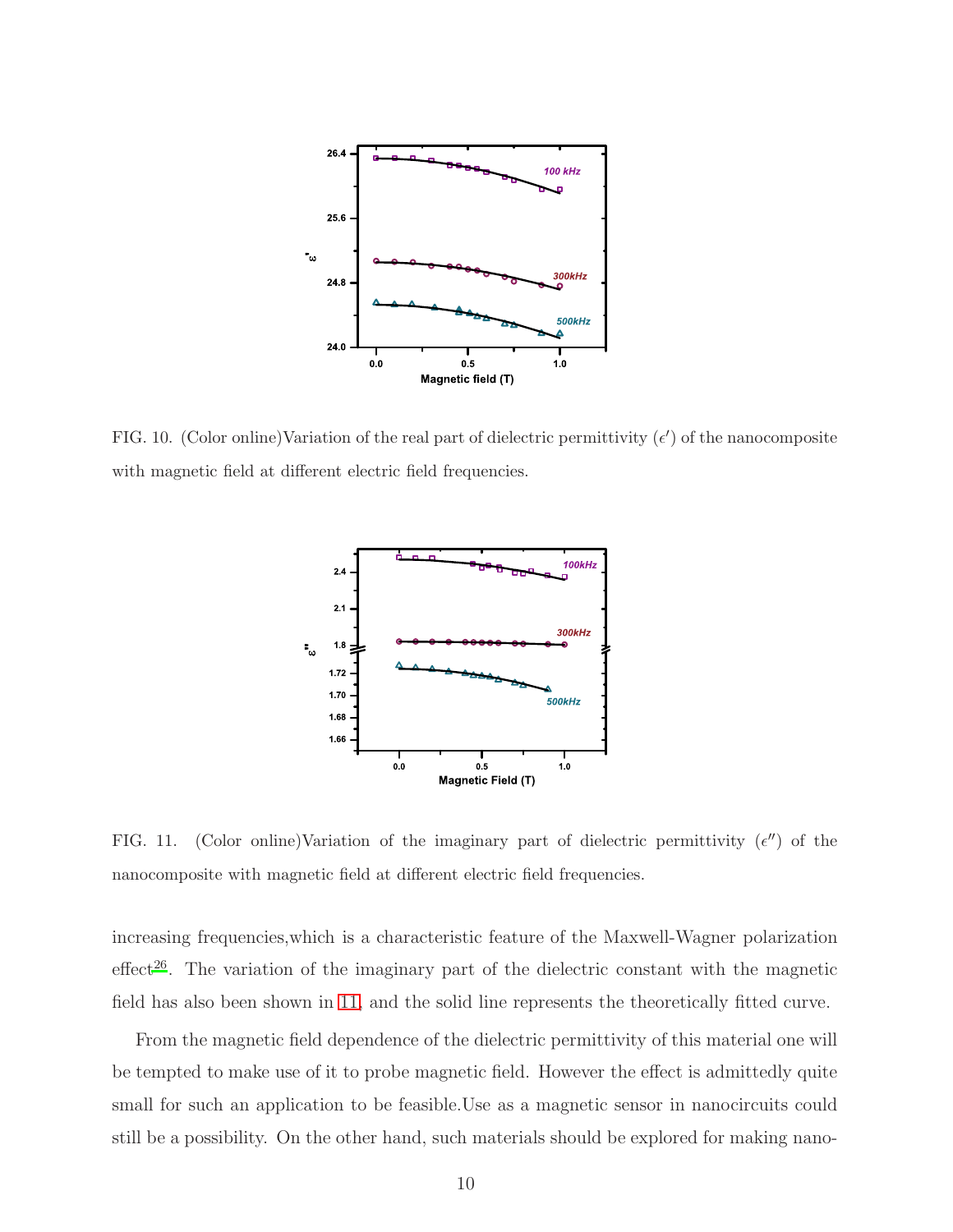generators viz;by applying an alternating magnetic field a sinusoidal variation of polarization (i.e. bound charge density at electrodes) could be effected. From the latter by a suitable electrical circuitry a sinusoidal voltage could be generated.Such work will be taken up in our laboratory shortly.

# IV. CONCLUSION

In summary, graphene sheets were produced by reduction and subsequent exfoliation of graphite oxide powder. PVA solution with dispersed graphene nanosheets were solidified, which led to the formation of graphene-PVA nanocomposite films of thickness 120  $\mu$ m. Electrical conductivity of the composite was found to be caused by hopping of carriers between localised states formed at graphne-PVA interface. Dielectric dispersion data showed a Debye like relaxation mechanism. The nanocomposites exhibited magnetodielectric effect which was explained on the basis of a heterogeneous two-dimensional,two-component composite model.

# ACKNOWLEDGEMENT

Support for this work was derived from an Indo-Australian Project on nanocomposites for Clean Energy granted by Department of Science and Technology, Govt. of India, New Delhi. SM thanks University Grants Comission,New Delhi,and DRS thanks Council of Scientific and Industrial Research,New Delhi for awarding Senior Research Fellowships. DC thanks Indian National Science Academy, New Delhi, for an Honorary Scientist's position.

- <span id="page-10-2"></span><sup>1</sup> A. K. Geim, [Science](http://dx.doi.org/10.1126/science.1158877) **324**, 1530 (2009)
- <span id="page-10-3"></span><sup>2</sup> A. K. Geim and K. S. Novoselov, [Nat. Mater.](http://dx.doi.org/10.1038/nmat1849) 6, 183 (2007)
- <span id="page-10-4"></span><sup>3</sup> S. Stankovich, D. A. Dikin, R. D. Piner, K. A. Kohlhaas, A. Kleinhammes, Y. Jia, Y. Wu, S. T. Nguyen, and R. S. Ruoff, [Carbon](http://dx.doi.org/10.1016/j.carbon.2007.02.034) 45, 1558 (2007)

<span id="page-10-0"></span><sup>∗</sup> [sreemanta85@gmail.com](mailto:sreemanta85@gmail.com)

<span id="page-10-1"></span><sup>†</sup> [mlsdc@iacs.res.in](mailto:mlsdc@iacs.res.in)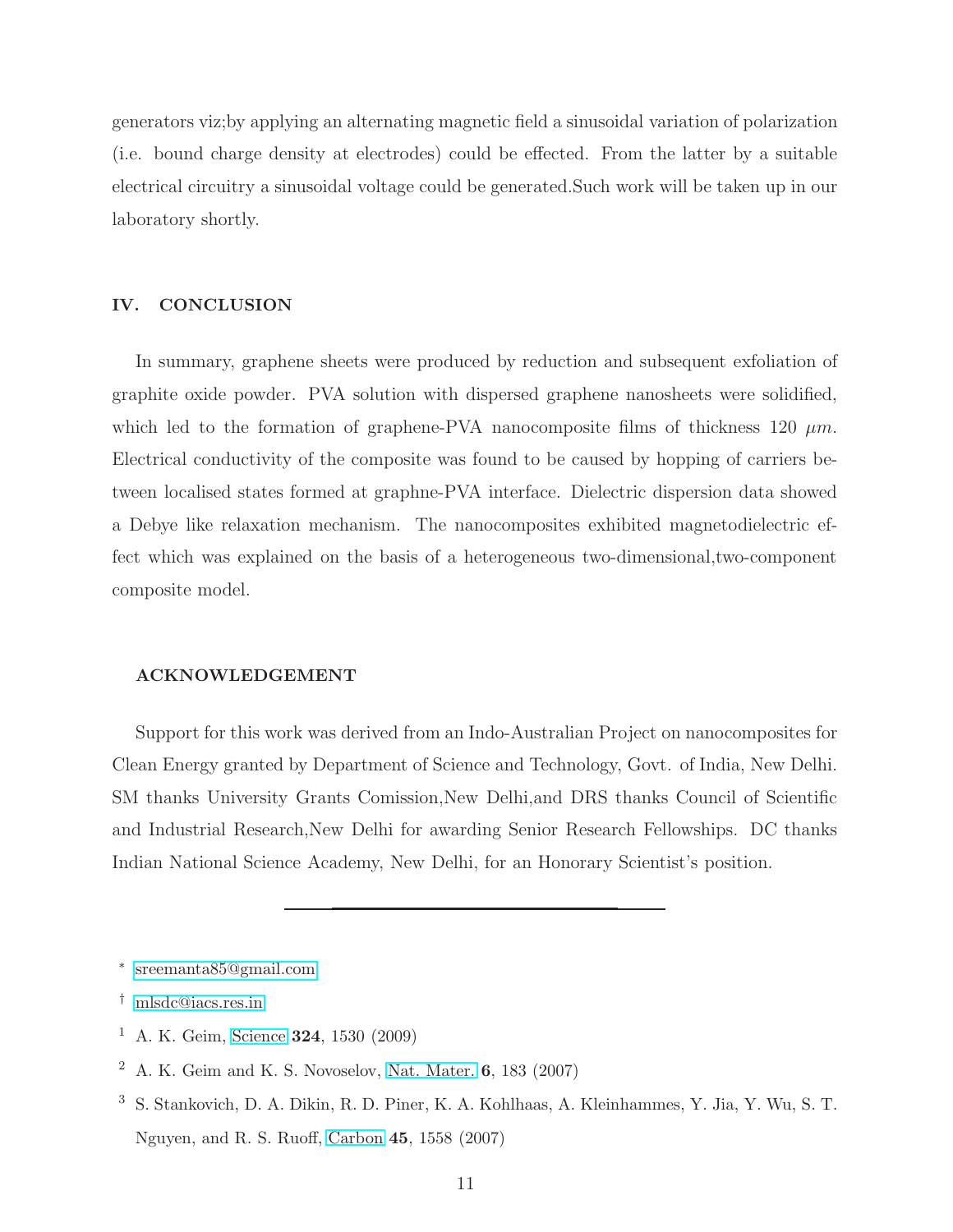- <sup>4</sup> M. Lotya, Y. Hernandez, P. J. King, R. J. Smith, V. Nicolosi, L. S. Karlsson, F. M. Blighe, S. De, Z. Wang, I. T. McGovern, , and J. N. C. Georg S. Duesberg, [J. AM. CHEM. SOC.](http://dx.doi.org/10.1021/ja807449u) 131, 3611 (2009)
- <sup>5</sup> K. S. Subrahmanyam, L. S. Panchakarla, A. Govindaraj, and C. N. R. Rao, [J. Phys. Chem. C. Lett.](http://dx.doi.org/10.1021/jp900791y) 113, 4257 (2009)
- <sup>6</sup> K. S. Subrahmanyam, S. R. C. Vivekchand, A. Govindaraj, and C. N. R. Rao, [J. Mater. Chem.](http://dx.doi.org/10.1039/b716536f) 18, 1517 (2008)
- <sup>7</sup> C. N. R. Rao, A. Sood, K. S. Subrahmanyam, and A. Govindaraj, [Angew. Chem. Int. Ed.](http://dx.doi.org/10.1002/anie.200901678) 48, 7752 (2009)
- <span id="page-11-0"></span><sup>8</sup> Alfonso Reina, X. Jia, J. Ho, D. Nezich, H. Son, V. Bulovic, M. S. Dresselhaus, and J. Kong, [Nano Lett.](http://dx.doi.org/10.1021/nl801827v) 9, 30 (2009)
- <span id="page-11-1"></span><sup>9</sup> A. H. C. Neto, F. Guinea, N. M. R. Peres, K. S. Novoselov, and A. K. Geim, [Rev. Mod. Phys.](http://dx.doi.org/10.1103/RevModPhys.81.109) 81, 109 (2009)
- <sup>10</sup> S. D. Sarma, P. Kim, A. K. Geim, and A. H. MacDonald, [Solid State Communications](http://dx.doi.org/10.1016/j.ssc.2007.04.030) 143, 1 (2007)
- <sup>11</sup> D. Allor, T. D. Cohen, and D. A. McGady, [Phys. Rev. D](http://dx.doi.org/10.1103/PhysRevD.78.096009) 78, 096009 (2008)
- $12$  A. Shytov, M. I. Katsnelson, and L. S. Levitov, [Phys. Rev. Lett.](http://dx.doi.org/10.1103/PhysRevLett.99.246802) **99**, 246802 (2007)
- <sup>13</sup> A. F. Young and P. Kim, [Nat. Phys.](http://dx.doi.org/10.1038/NPHYS1198) 5, 222 (2009)
- <sup>14</sup> N. Stander, B. Huard, and D. Goldhaber-Gordon, [Phys. Rev. Lett.](http://dx.doi.org/10.1103/PhysRevLett.102.026807) 102, 026807 (2009)
- <span id="page-11-2"></span> $15$  Y. Sui, T. Low, M. Lundstrom, and J. Appenzeller, [Nano Lett.](http://dx.doi.org/10.1021/nl104399z) 11, 1319 (2011)
- <span id="page-11-3"></span><sup>16</sup> S. Watcharotone, D. A. Dikin, S. Stankovich, R. Piner, I. Jung, G. H. B. Dommett, G. Evmenenko, S.-E. Wu, S.-F. Chen, C.-P. Liu, S. T. Nguyen, and R. S. Ruoff, [Nano Lett.](http://dx.doi.org/10.1021/nl070477) 7, 1888 (2007)
- <span id="page-11-4"></span><sup>17</sup> S. Stankovich, D. A. Dikin, G. H. B. Dommett, K. M. Kohlhaas, E. J. Zimney, E. A. Stach, R. D. Piner, S. T. Nguyen, and R. S. Ruoff, [Nature](http://dx.doi.org/10.1038/nature04969) 442, 282 (2006)
- <span id="page-11-5"></span><sup>18</sup> C. Xu, X. Wang, and J. Zhu, [J. Phys. Chem. C](http://dx.doi.org/10.1021/jp807989b) 112, 19841 (2008)
- <span id="page-11-6"></span><sup>19</sup> K. S. Subrahmanyam, P. Kumar, U. Maitra, A. Govindaraj, K. P. S. S. Hembram, U. V. Waghmare, and C. N. R. Rao, [Proc. of the Nat. Acad. of Sc. of USA](http://dx.doi.org/10.1073/pnas.1019542108) 108, 2674 (2011)
- <span id="page-11-7"></span><sup>20</sup> L. Al-Mashat, K. Shin, K. Kalantar-zadeh, J. D. Plessis, S. H. Han, R. W. Kojima, R. B. Kaner, D. Li, X. Gou, S. J. Ippolito, and W. Wlodarski, [J. Phys. Chem.](http://dx.doi.org/10.1021/jp103134u) C 114, 16168 (2010)
- <span id="page-11-8"></span><sup>21</sup> W. S. Hummers and R. E. Offeman, J. Am. Chem. Soc. **80**, 1339 (1958)